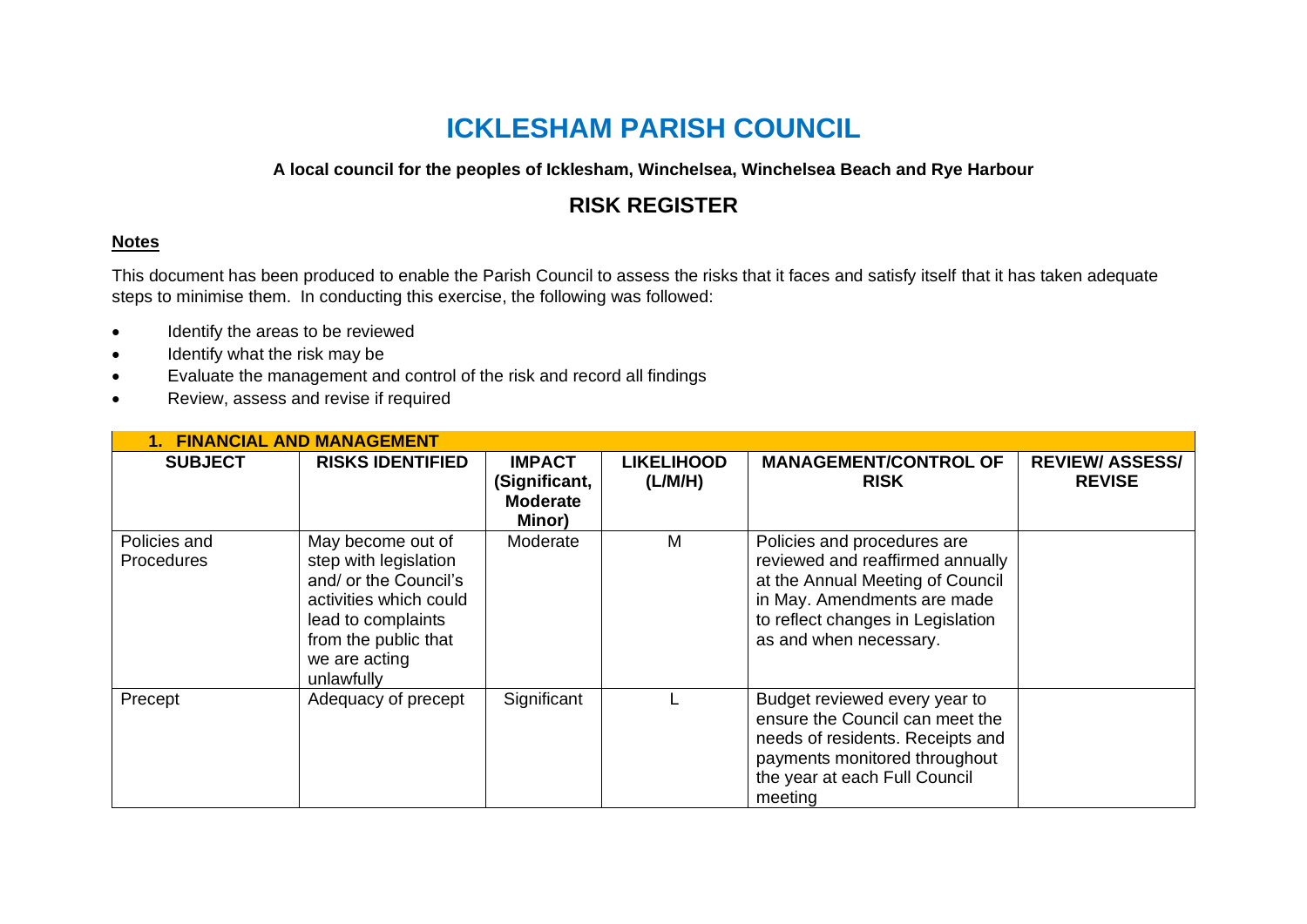|                        | Not submitted to<br>rother district council<br>in time | Significant              |   | Full Council Minute showing full<br>precept agreed. Clerk has diary<br>note for deadline.                                                                                                                                                                   |  |
|------------------------|--------------------------------------------------------|--------------------------|---|-------------------------------------------------------------------------------------------------------------------------------------------------------------------------------------------------------------------------------------------------------------|--|
|                        | Rother district council<br>not paying precept          | Significant              |   | Clerk to check and report to Full<br>Council. Reserves held.                                                                                                                                                                                                |  |
| Reserves - General     | Inadequate to cover<br>possible expenditure            | Significant              |   | Reserves considered annually as<br>part of the Budget. Opinion of<br>RFO also considered.                                                                                                                                                                   |  |
| Reserves-<br>Earmarked | Inadequate to cover<br>possible expenditure            | Significant              |   | Considered as part of the Budget<br>process and at year end. Opinion<br>of RFO also considered.                                                                                                                                                             |  |
| <b>Salaries</b>        | Wrong salary paid                                      | Minor                    |   | Payroll company engaged. Clerk<br>sets up payment to be approved<br>by Chairman/ Vice Chairman.                                                                                                                                                             |  |
|                        | Wrong rate of pay                                      | Minor                    |   | Payroll company engaged.                                                                                                                                                                                                                                    |  |
|                        | Wrong deductions<br><b>PAYE</b>                        | Minor                    |   | Payroll company engaged.                                                                                                                                                                                                                                    |  |
| Banking                | Payment sent to<br>incorrect payee                     | Moderate                 |   | The Council has Financial<br>Regulations which set out the<br>requirements for banking,<br>cheques and reconciliation of<br>accounts.<br>Clerk sets up payment to payee,<br>details are then checked by<br>Chairman/ Vice Chairman to<br>authorise payment. |  |
|                        | <b>Bank Mistakes</b>                                   | Moderate/<br>Significant |   | The Clerk reconciles the bank<br>accounts on a monthly basis and<br>problems/ irregularities are dealt<br>with immediately. The bank<br>reconciliation is checked and<br>signed by the Chairman or other<br>Councillor on a monthly basis.                  |  |
|                        | Loss of Signatories                                    | Moderate                 | M | Council choses signatories but it<br>can take some time for the bank                                                                                                                                                                                        |  |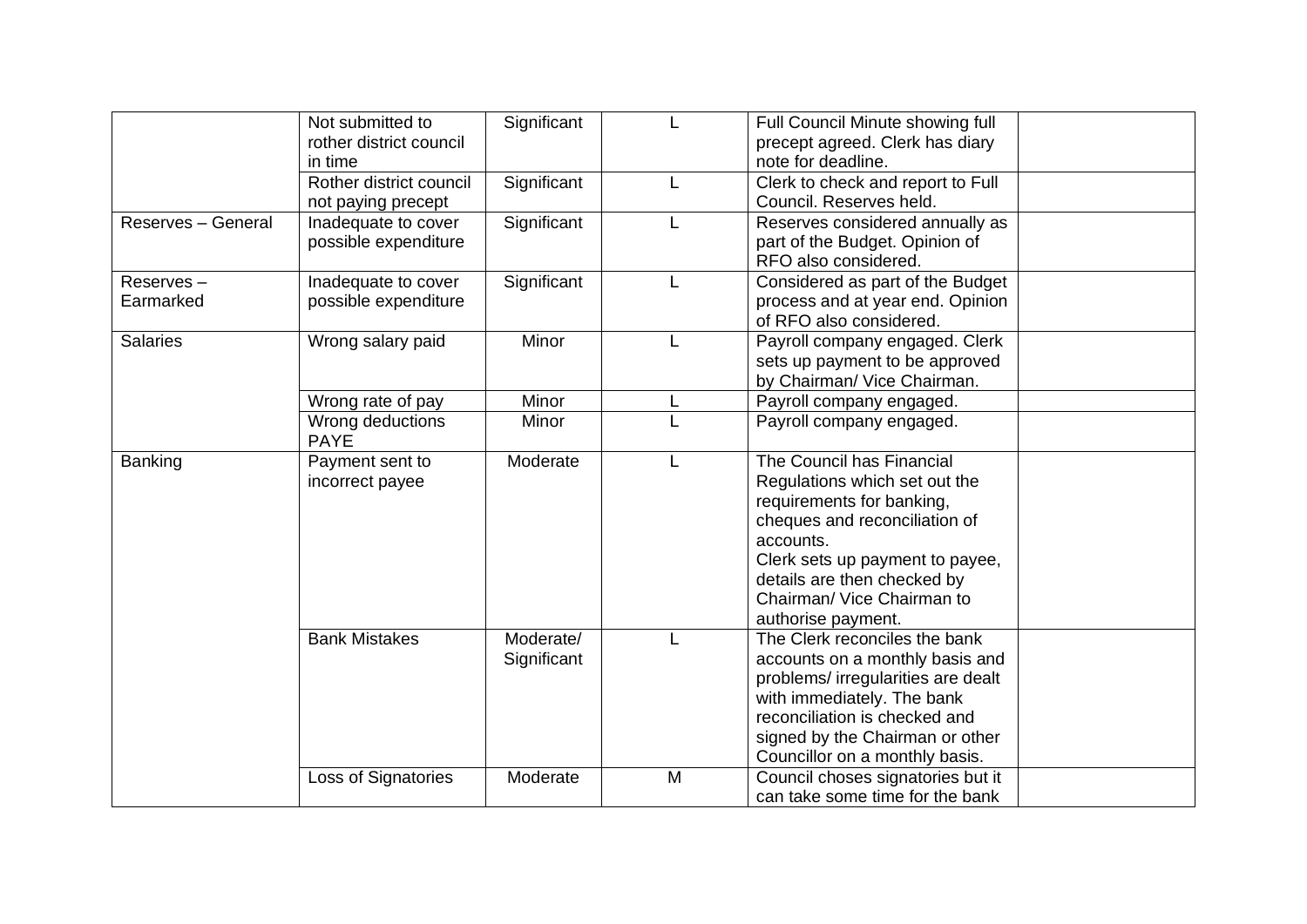|                                     |                                                       |                          |   | to implement changes. There are<br>currently 4 signatories including<br>the Clerk/RFO, 2 are needed in<br>order to set up and authorise<br>payments.                                                                                                                                                                |  |
|-------------------------------------|-------------------------------------------------------|--------------------------|---|---------------------------------------------------------------------------------------------------------------------------------------------------------------------------------------------------------------------------------------------------------------------------------------------------------------------|--|
|                                     | Insufficient monitoring<br>of account activity        | Moderate                 | M | The Clerk regularly checks the<br>online banking when setting up<br>payments and doing the month<br>end reconciliation. A number of<br>Councillors have access to the<br>account and can monitor activity<br>at their leisure. The online<br>banking system keeps an<br>electronic audit trail of who does<br>what. |  |
| <b>Financial Records</b>            | Inadequate records<br>and financial<br>irregularities | Moderate/<br>significant |   | The Council has Financial<br>Regulations which set out the<br>requirements. The Council's<br>financial records are maintained<br>on the RBS accounting package.<br>Payments and receipts are<br>reported to Council at each Full<br>Council Meeting.                                                                |  |
|                                     | Loss of data                                          | Significant              |   | Accounting records are backed<br>up off site through the accounts<br>software package.                                                                                                                                                                                                                              |  |
| <b>Best Value</b><br>Accountability | Overspend on<br><b>Services</b>                       | Moderate                 |   | The Council has Financial<br>Regulations which set out the<br>requirements. Where possible<br>the Clerk/ Assistant Clerk will<br>seek to receive three separate<br>quotes for consideration.<br>Assistant Clerk checks to ensure<br>work has been carried out to a                                                  |  |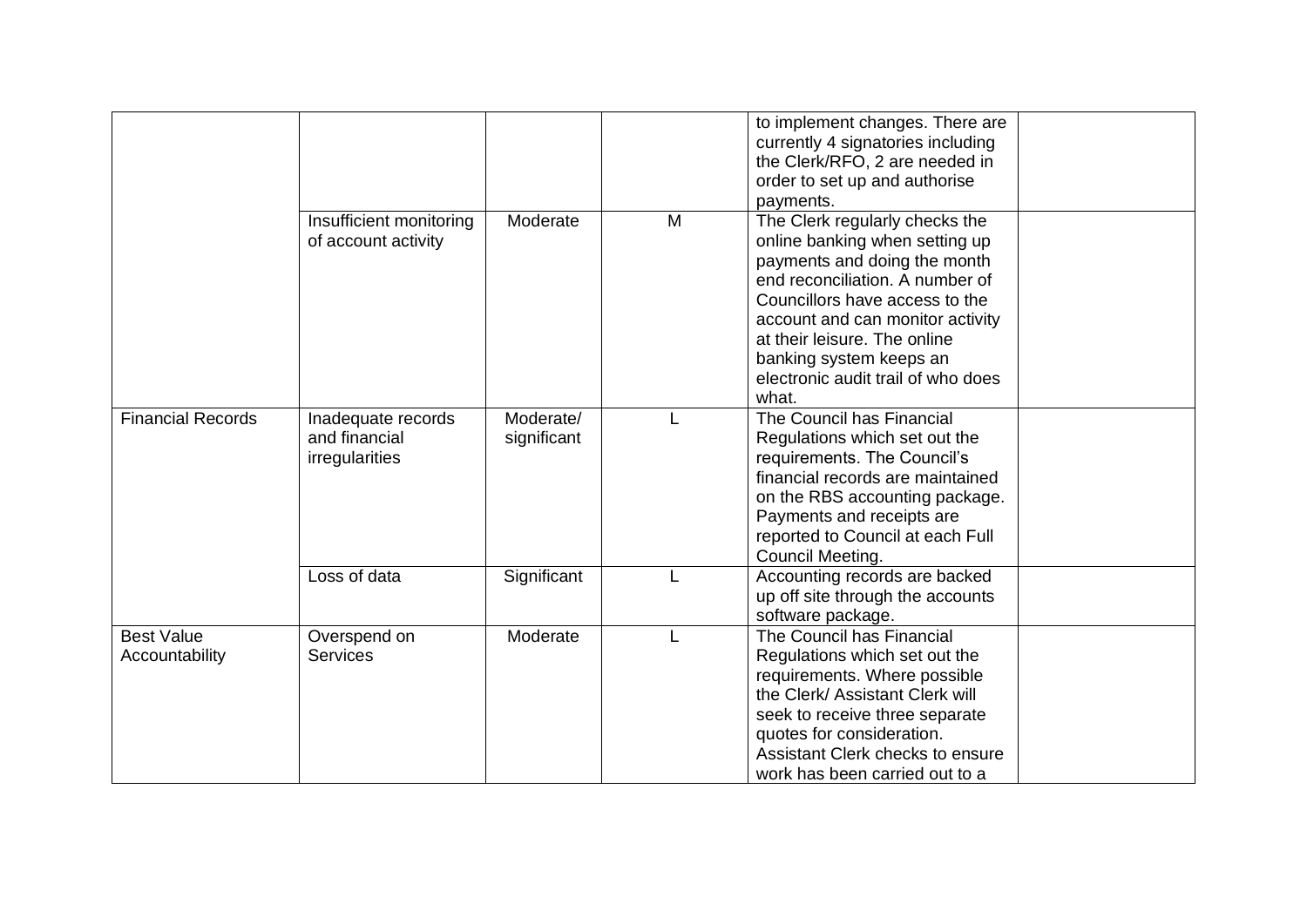|                        |                              |                          |     | satisfactory standard before<br>invoices are settled.                                                                                                                                                                                                                                                                                                         |  |
|------------------------|------------------------------|--------------------------|-----|---------------------------------------------------------------------------------------------------------------------------------------------------------------------------------------------------------------------------------------------------------------------------------------------------------------------------------------------------------------|--|
| <b>Council Records</b> | Loss/Damage                  | Moderate/<br>significant |     | All Council records are kept at<br>the Clerk's home. All records are<br>stored in a fire proof locked<br>cabinet. Records are only<br>removed if they are needed for a<br>relevant meeting.<br>All electronic records are backed<br>up regularly to an external<br>encrypted hard drive.                                                                      |  |
| Meetings               | Appropriateness of<br>venues | Minor                    |     | All Council Meetings take place<br>in the village halls throughout the<br>Parish, Smaller Committee<br>meetings also take place in the<br>Court Hall in Winchelsea. All<br>venues are appropriate for<br><b>Council and Committee</b><br>meetings. All health and safety<br>concerns are the responsibility of<br>the management committee for<br>each venue. |  |
| 2. PROPERTY            |                              |                          |     |                                                                                                                                                                                                                                                                                                                                                               |  |
| Assets                 | Loss of assets               | Moderate                 | L/M | Most of the Council's assets are<br>in the public realm and therefore<br>there is a risk that assets may<br>disappear. The assets are all<br>currently recorded on a assets<br>register. The Council will be<br>moving on to a map based<br>system that can hold photos<br>which will make it easier to keep<br>track of and identify.                        |  |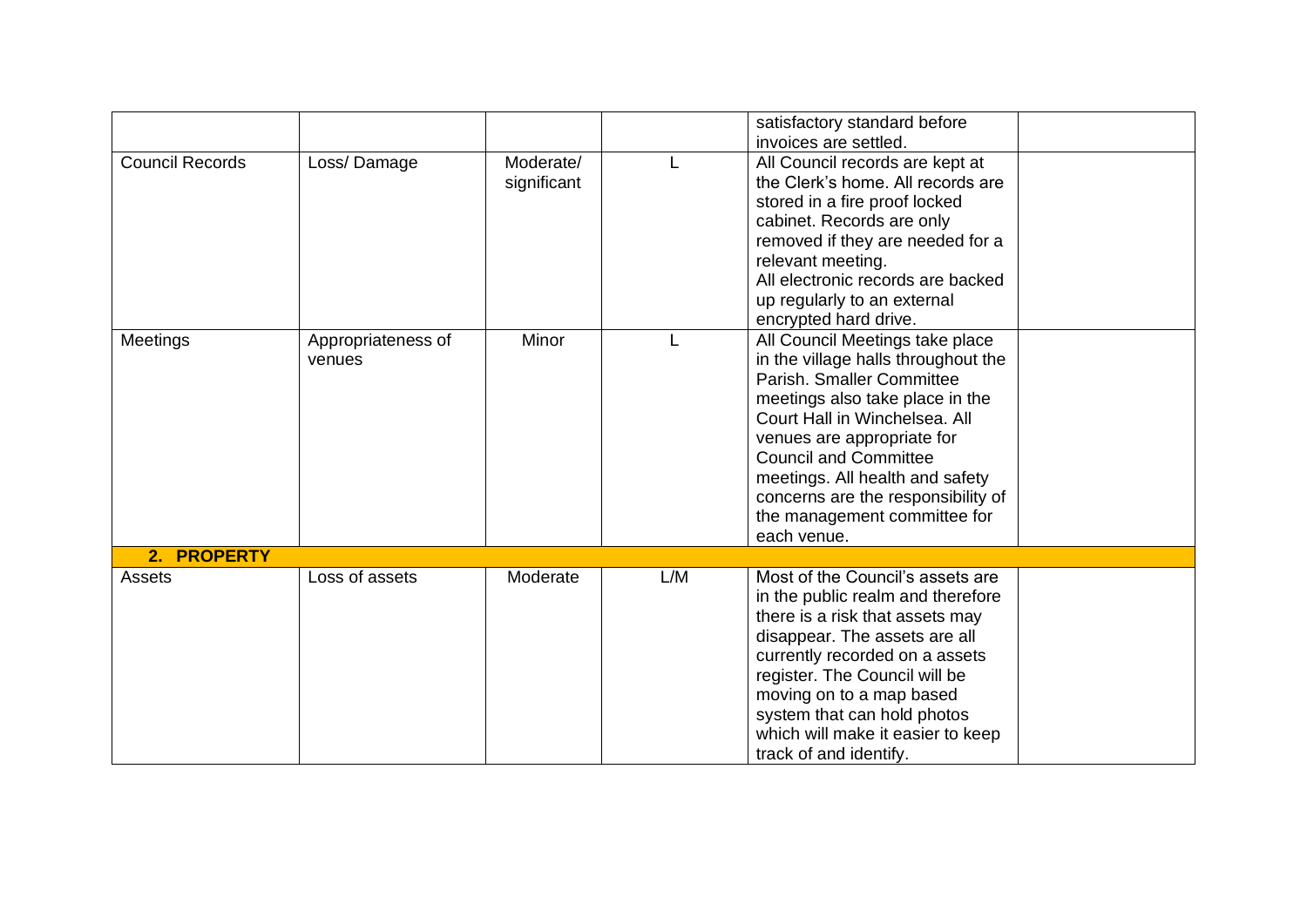| Rye Harbour Car Park               | Claim on Council<br>following accident to<br>member of the public | Moderate/<br>significant |   | Insurance cover in operation.<br><b>Health &amp; Safety Risk</b><br>Assessment Reviewed Annually.                                                                                                                                                |  |
|------------------------------------|-------------------------------------------------------------------|--------------------------|---|--------------------------------------------------------------------------------------------------------------------------------------------------------------------------------------------------------------------------------------------------|--|
| Rye Harbour Public<br>Conveniences | Access - trip/slip<br>when entering                               | Moderate                 |   | Disabled access available.<br>Inspected on a weekly basis by<br>Assistant Clerk and daily by<br>cleaner.                                                                                                                                         |  |
|                                    | Flooring $-$ trip/ slip on<br>wet floor                           | Moderate                 |   | Examined and cleaned daily by<br>cleaner. Inspected on a weekly<br>basis by Assistant Clerk.                                                                                                                                                     |  |
|                                    | Electrical/ plumbing<br>failures                                  | Minor                    |   | Cleaner visits daily and reports<br>any issues. Repairs carried out<br>as and when required. Inspected<br>on a weekly basis by Assistant<br>Clerk.                                                                                               |  |
|                                    | Vandalism - damage<br>to toilets                                  | Minor                    | M | Toilets are locked overnight.<br>Facilities cleaned daily by<br>cleaner and checked on a weekly<br>basis by Assistant Clerk. Repairs<br>carried out when required.<br>Council holds adequate reserves<br>to cover unanticipated repair<br>costs. |  |
| <b>Smeetons Lane</b>               | Unanticipated repairs                                             | Minor/<br>Moderate       | M | Annual repairs/ maintenance are<br>allowed for annually in the<br>budget. The Council holds<br>adequate reserves to cover<br>unanticipated/extra maintenance<br>costs.                                                                           |  |
| <b>Bus Shelters</b>                | Vandalism                                                         | Minor                    | M | Bus shelters are inspected on a<br>weekly basis by the Assistant<br>Clerk. Repairs are carried out as<br>and when necessary. Council<br>holds adequate reserves to cover<br>unanticipated repair costs.                                          |  |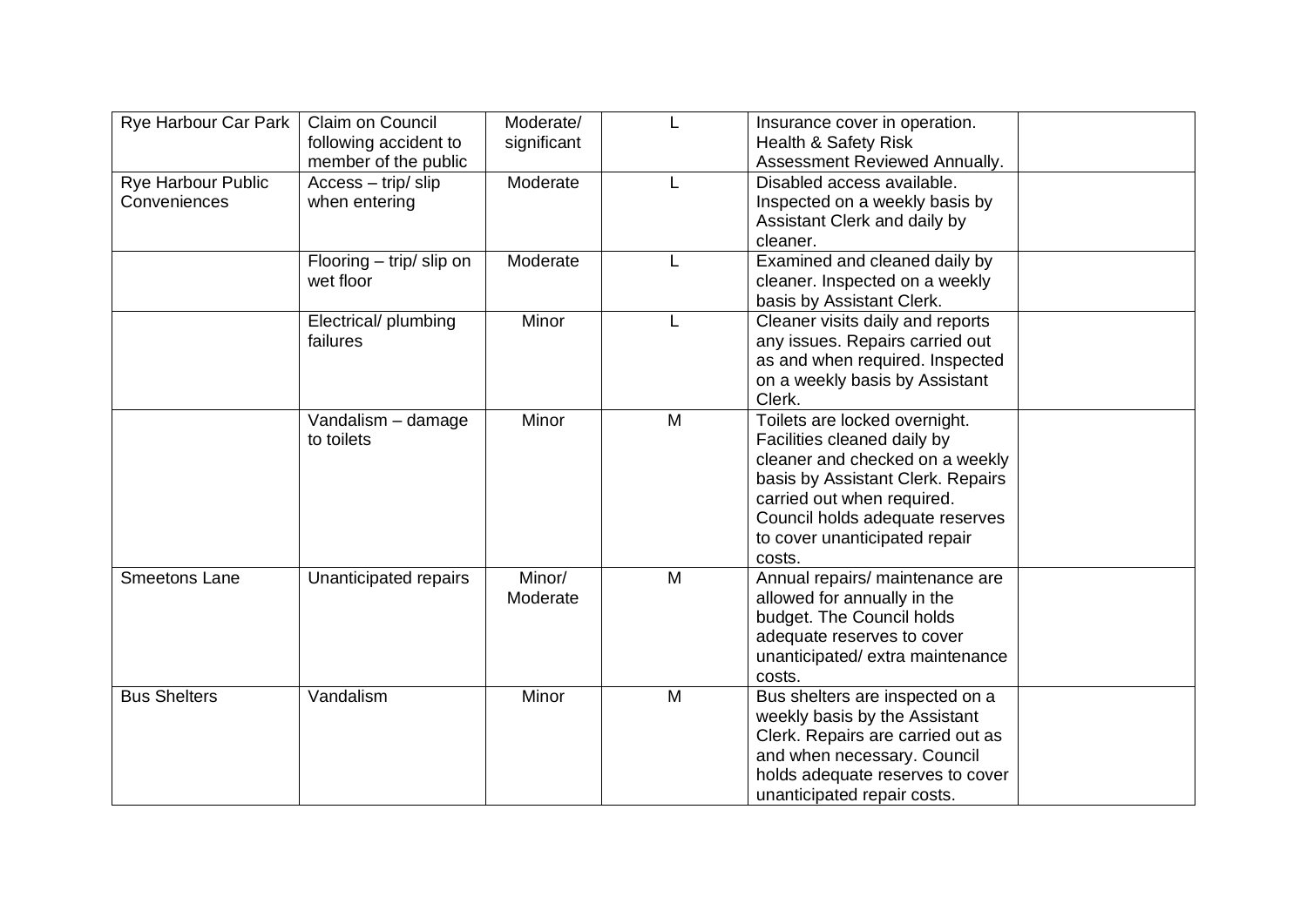| <b>Notice Boards</b>                  | Vandalism                                                                            | Minor                    | M | All noticeboards are covered by<br>current insurance policy. They<br>are inspected on a weekly basis<br>by the Assistant Clerk and any<br>damage etc. is reported to the<br>Clerk.                                                                                                        |  |
|---------------------------------------|--------------------------------------------------------------------------------------|--------------------------|---|-------------------------------------------------------------------------------------------------------------------------------------------------------------------------------------------------------------------------------------------------------------------------------------------|--|
|                                       | Risk of injury to third<br>parties/ roadside<br>safety                               |                          |   | The notice boards are inspected<br>by the Assistant Clerk on a<br>weekly basis, any repairs or<br>maintenance requirements are<br>bought to the attention of the<br>Council. All notice boards are<br>covered by the current insurance<br>policy.                                         |  |
| Playgrounds and<br>recreation grounds | Unanticipated repairs                                                                | Moderate                 | M | Playgrounds are inspected on a<br>weekly basis by the Assistant<br>Clerk. Any repairs needed are<br>dealt with immediately. An<br>annual play inspection is carried<br>out by a third party on an annual<br>basis. All playground equipment<br>is covered by current insurance<br>policy. |  |
|                                       | Injury to third party                                                                | Moderate/<br>significant |   | All play equipment is inspected<br>weekly by Assistant Clerk to<br>ensure it is safe and in good<br>working order. Annual play<br>inspection is also carried out by a<br>third party. The Council also has<br>suitable public liability insurance<br>cover.                               |  |
| <b>Allotment Sites</b>                | a) Health and safety<br>of users and visitors.<br>b) Any dangers to<br>third parties | Moderate                 |   | The allotment sites are visited<br>twice annually by the Allotment<br><b>Committee and Assistant Clerk.</b><br>The Assistant Clerk inspects                                                                                                                                               |  |